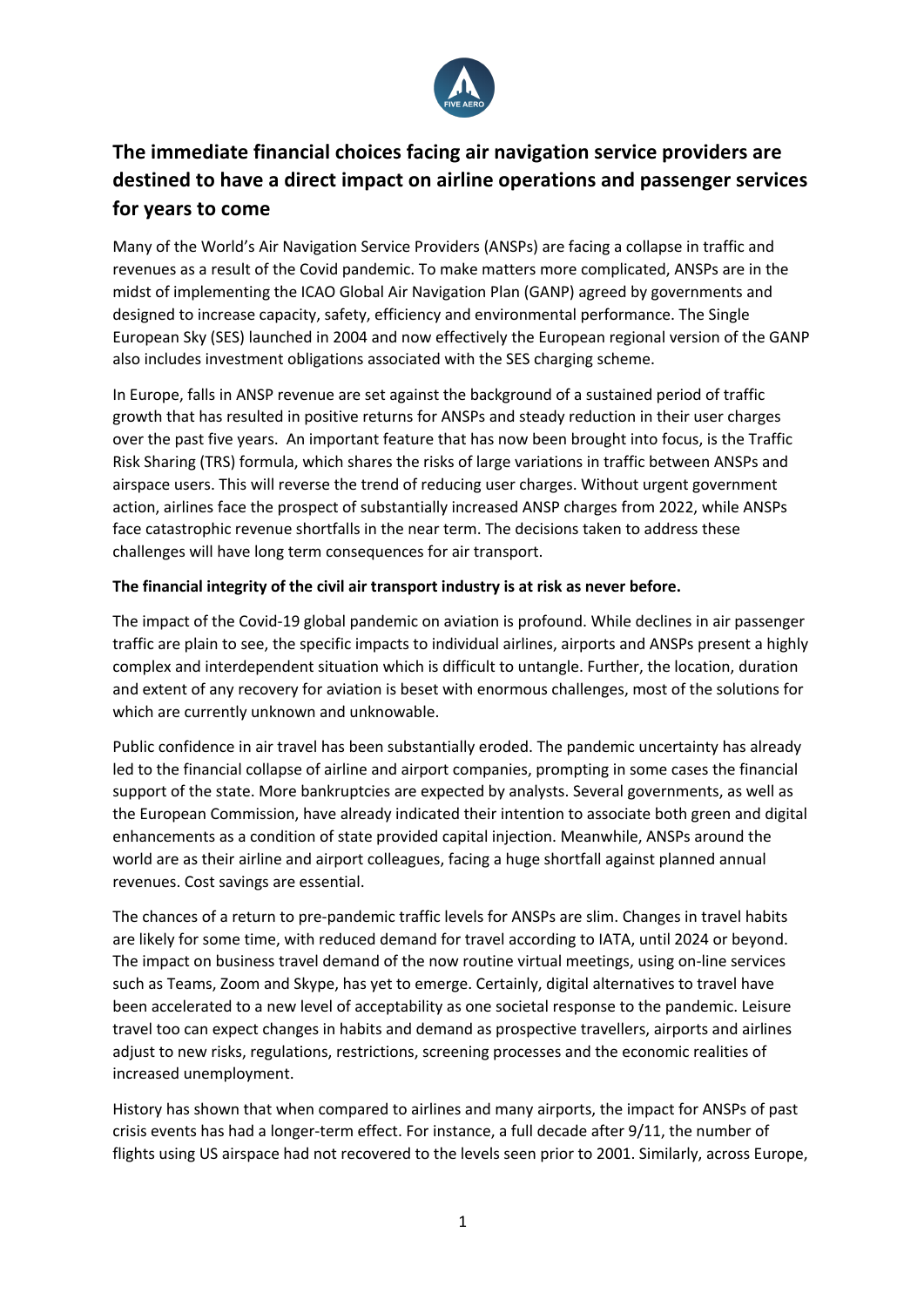

the annual number of flights seen in 2007, before the global financial crisis, did not fully return until 2017.

If this pandemic has a similar impact (IATA believes it will be worse), by 2030, Europe could very well be handling airspace demand levels no greater than those seen 20 years beforehand, potentially undermining justifications for airspace capacity investments.

## **Difficult choices for air traffic management service providers and suppliers**

Although having an inherently international nature, air traffic has been traditionally managed at national level in a fragmented and monopolistic environment, the realisation of a strategic path to a globally harmonised system has proven elusive in spite of much effort to modernise and streamline it. The air traffic management system remains safe, but fairly costly. It is also hampered by heterogeneous working practices and is constrained by air route networks that, in the main, are based on national borders rather than air traffic flows. Transformational projects are subject to delay and, based on previous performance improvement trajectories and audits, this has sometimes led to uncertainty that some transformational plans will ever be achieved.

In its 2017 report and recommendations, in effect a report card for SES, which began in 2004, the European Court of Auditors concluded that "the SES initiative addressed a clear need and, has led to a greater culture of efficiency in ATM. However, European airspace management remains fragmented and SES as a concept has not yet been achieved. Navigation charges have not been substantially reduced, and ATM-related delays have started to increase again. The SESAR project has promoted co-ordination and is gradually releasing technological improvements, but has fallen behind its initial schedule and has become significantly more costly than anticipated".

Cost cuts and strategy decisions made by ANSPs, airlines and airports, as a result of the global financial crisis in 2008, apparently did not take sufficient account of the return of demand for capacity, leading to the emergence of traffic hot-spots and since 2017, increasing delays. Insufficient resilience provisioning exacerbated this challenge. When the demand came, the available resilience in the system could not always cope with the extremes of demand, especially in peak season.

ANSPs around the world will be seeking opportunities to trim their costs. What is cut and where, will have real consequences for capacity and delivery of long-term plans. This is significant, the adjustments made ten years ago by ANSPs as a result of the 2008/9 global financial crisis, including the investments made since, have not led to the planned and expected outcomes in at least some cases.

The decisions made now will reflect national priorities and national policies, a consequence of the need for government financial support and the inevitably glacial pace of international aviation policy making.

Governments across the world have already provided emergency loans and grants to shore up airlines, airports and ANSPs. It is not yet clear what strings have been attached to the financial aid, it seems likely that improvements in environmental performance will be one area subject to political scrutiny. Despite wide ranging green programmes, this is one area where the 'old normal' was not good enough. The industry can and should do better.

Individual ANSPs have a very limited ability to improve environmental performance of flights. On average each flight in Europe is sill 49km longer than a direct flight (European Commission) about 4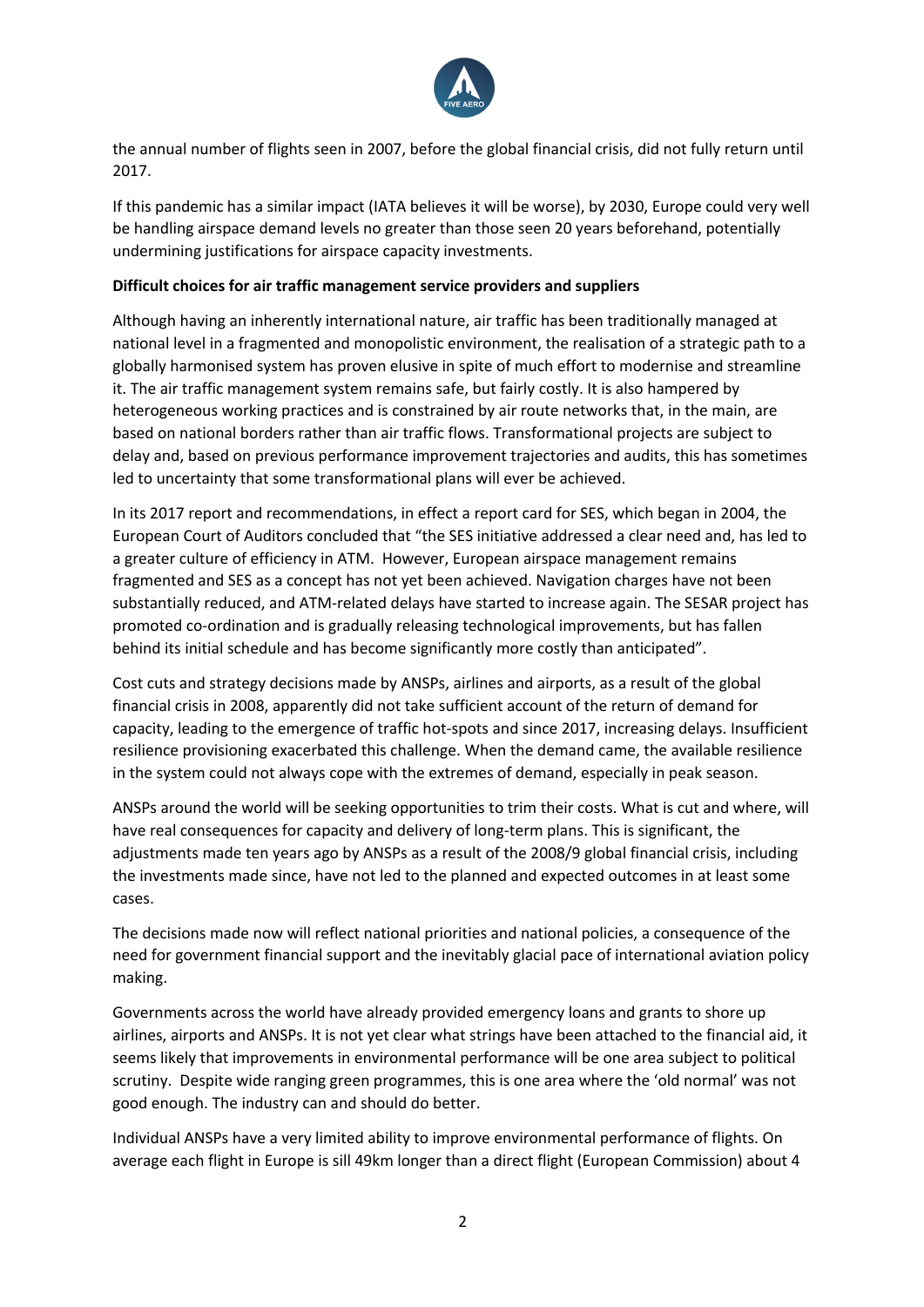

minutes of flying for a jet airliner, which with vertical flight efficiency improvements, is an unresolved topic of a range of existing long-term efficiency initiatives.

Elsewhere determining exactly how airline and airport operator policies contribute to delays and inefficiencies is difficult to determine at a system level. Key Performance Indicators (KPI) to consistently measure airline and airport performance in particular, are not widely available.

Europe's busiest airports represent a large proportion of arrival delays by scheduling more flights than the runways can efficiently handle in all operating circumstances, increasing delays in the air and on the ground. The Performance Review Report provides data. For instance, Heathrow arrivals were subject, on average in 2018, to 7.7 minutes of additional arrival manoeuvring (Airborne holding and sequencing in arrival traffic). Taxi delay to departing aircraft is also extensive at some airports and symptomatic of a schedule that appears to have insufficient resilience built in. This is a characteristic of many large hubs.

Policy makers and regulators could press for improved resilience in airport capacity declarations. Delays, should reduce as a result, environmental performance for subject airports should improve significantly, and, EU 261 passenger delay compensation risk will be reduced.

#### **Conclusion**

Covid-19 has undoubtedly had a fundamental and irrevocable impact on Air Transport, devastating the industry. It has also provided an unprecedented opportunity to better align stakeholders on shared issues, both national and international, some of which have lacked real progress for years, and, to inject pace into strategies reflecting refreshed policy goals. The reduced size and extent of air transport activity globally will have a profound impact on ANSP revenue generating ability, budgets will reduce.

Overall, ANSPs as national nodes in a global network of airspace managers are unlikely to be able cut costs uniformly, or to do so without compromising the goals and objectives of the ICAO Global Air Navigation Plan and the Single European Sky which were already being stretched buy other factors. Cutting ancillary activities alone will not deliver sufficient savings, and cutting technology plans tied to harmonised international network services, will require careful planning and agreement.

It is also clear that the long-term progress towards these goals and objectives has until now not been achieved as expected. Perhaps some of the goals are unachievable, or unrealistic. If so, now is the time to seriously consider eliminating the associated activity.

Policy makers and regulators should stimulate increased collaboration among aviation stakeholders for the development of pandemic recovery plans that enable cost reductions and investments that support the realisation of both short and longer-term objectives for the industry, without perpetuating unachievable or unrealistic programmes. Government must be part of this collaborative effort to ensure that policy ambitions are supported with clear objectives and cost benefits that can be understood, agreed and pursued across the industry. The need for collaboration and an accelerated pace of change has never been greater.

Environmental imperatives are an example of an area in need of improved collaboration. A better balance of real capacity, reflecting a sensible margin for system resilience, with overall demand is needed. This will require compromise. Whether by airports wishing to make the maximum use of scarce runway resource, airlines scheduling unachievable turnaround times to maximise aircraft